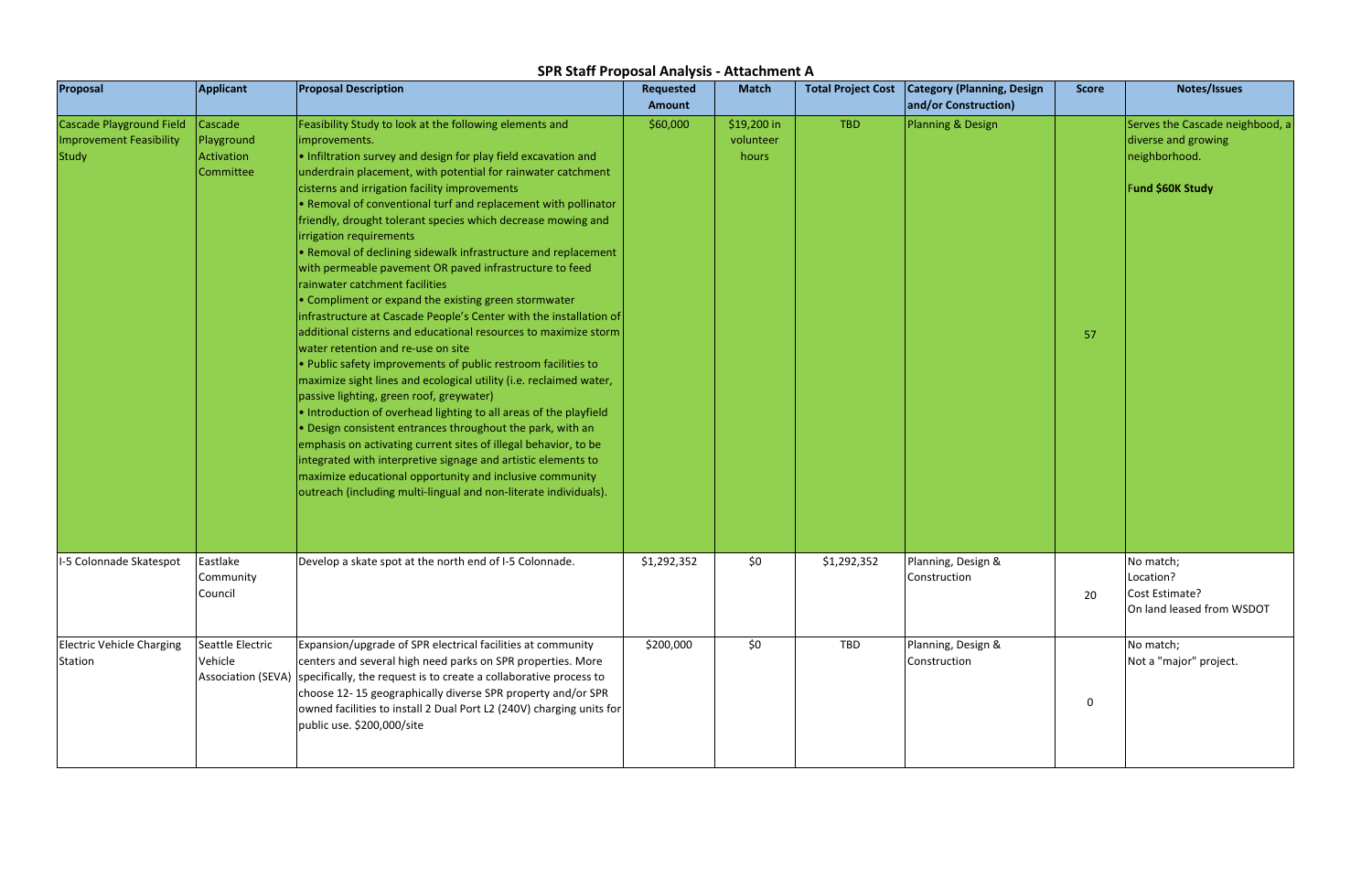| Proposal                                                                       | <b>Applicant</b>                                        | <b>Proposal Description</b>                                                                                                                                                                                                                                                                                                                                                                                                                                                                                                                                                                                                                                                                                                                                                                                                                                                                                                                                                                                                                                                                                               | <b>Requested</b><br><b>Amount</b> | <b>Match</b> | <b>Total Project Cost</b> | <b>Category (Planning, Design</b><br>and/or Construction) | <b>Score</b> | Notes/Issues                                                                                                                               |
|--------------------------------------------------------------------------------|---------------------------------------------------------|---------------------------------------------------------------------------------------------------------------------------------------------------------------------------------------------------------------------------------------------------------------------------------------------------------------------------------------------------------------------------------------------------------------------------------------------------------------------------------------------------------------------------------------------------------------------------------------------------------------------------------------------------------------------------------------------------------------------------------------------------------------------------------------------------------------------------------------------------------------------------------------------------------------------------------------------------------------------------------------------------------------------------------------------------------------------------------------------------------------------------|-----------------------------------|--------------|---------------------------|-----------------------------------------------------------|--------------|--------------------------------------------------------------------------------------------------------------------------------------------|
| <b>Green Lake Small Craft</b><br>Center Redevelopment                          | <b>Advisory Council</b>                                 | Green Lake Rowing Redevelopment of the Green Lake Small Craft Center<br>Match:<br>\$1.5 million in private donations<br>\$500K Private Foundations<br>\$925K public grants (less \$100K DON = \$825K)                                                                                                                                                                                                                                                                                                                                                                                                                                                                                                                                                                                                                                                                                                                                                                                                                                                                                                                     | \$2,925,000                       | \$2,925,000  | \$6,000,000               | Design & Construction                                     | 72           | Based on a MPCF pre-<br>design/feasibility study<br>Fund \$2,925,000 project                                                               |
| <b>Magnuson Park Building 2</b><br><b>Improvements</b>                         | Magnuson Park<br>Center for<br><b>Excellence (MPCE)</b> | Install a new roof on Building 2 as first step in redeveloping the<br>building to suppport the following programs:<br>. Next Step Archery, the largest archery educator in the Pacific<br>Northwest;<br>• CitySide Academy, a leading sports teaching and development<br>organization, which will initially offer lacrosse and basketball<br>programs in Building 2, with plans to expand into other sports;<br>• Skate Like a Girl, the prominent provider of skateboard<br>educational programs and events; and<br>· DigiPen Institute of Technology, a global leader in game<br>development, engineering, computer science, and fine arts<br>education.<br>Match = \$600,000 in cash, pledges, in-kind donations and<br>grants: \$180,000 in cash and pledges from private individuals<br>and organizations; in-kind donations and pledges total more<br>than \$200,000, including design, planning, renovation, and<br>structural analysis consulting from Clark Barnes, an architectural<br>firm, Venture General Contracting, and Hewitt Architects; and<br>MPCE received \$225,000 in grants from the Perkin Fund. | \$1,900,000                       | \$1,900,000  | \$3,800,000               | Design & Construction                                     | 67           | Project cost?<br>Are siesmic upgrades necessary<br>(and included in cost estimate)?<br><b>Building Control?</b>                            |
| Magnuson Park Pedestrian Diana Kincaid<br><b>Mobility Plan</b>                 |                                                         | Hire an Urban Planner to assess and design the infrastructure<br>improvements needed to make Magnuson Park safe for<br>pedestrians throughout the park. It would aim to connect the<br>entire park into a cohesive whole.                                                                                                                                                                                                                                                                                                                                                                                                                                                                                                                                                                                                                                                                                                                                                                                                                                                                                                 | \$50,000                          | \$0          | \$50,000                  | Planning                                                  | 34           | Future collection of small<br>projects, not one "major"<br>project - better funded through<br>Department of Neighborhoods<br>grant program |
| Magnuson Park Playfield<br>Development Project                                 |                                                         | Build a synthetic turf athletic field, with lights, at Magnuson Park<br>in accordance with the Master Plan.                                                                                                                                                                                                                                                                                                                                                                                                                                                                                                                                                                                                                                                                                                                                                                                                                                                                                                                                                                                                               | \$3,500,000                       | \$1,500,000  | \$5,000,000               | Design & Construction                                     | 44           | Significant future costs for<br>carpet replacement;<br>Existing fields need carpet<br>replacement;<br>Loss of unprogrammed green<br>space. |
| Magnuson Park - Sail Sand Sail Sand Point<br>Point Building 31<br>Improvements |                                                         | Feasibity Study for future renovation of the Boathouse (BLDG<br>31) plus capitol campaign planning. The request is for \$80,000<br>(\$50K for Feasibility Study; \$30K for capital campaign planning).                                                                                                                                                                                                                                                                                                                                                                                                                                                                                                                                                                                                                                                                                                                                                                                                                                                                                                                    | \$80,000                          | \$0          | <b>TBD</b>                | Planning                                                  | 47           | Bldg is in need of repairs<br>Capital campaign planning<br>outside of scope of MPCF?<br>Fund \$50K Study                                   |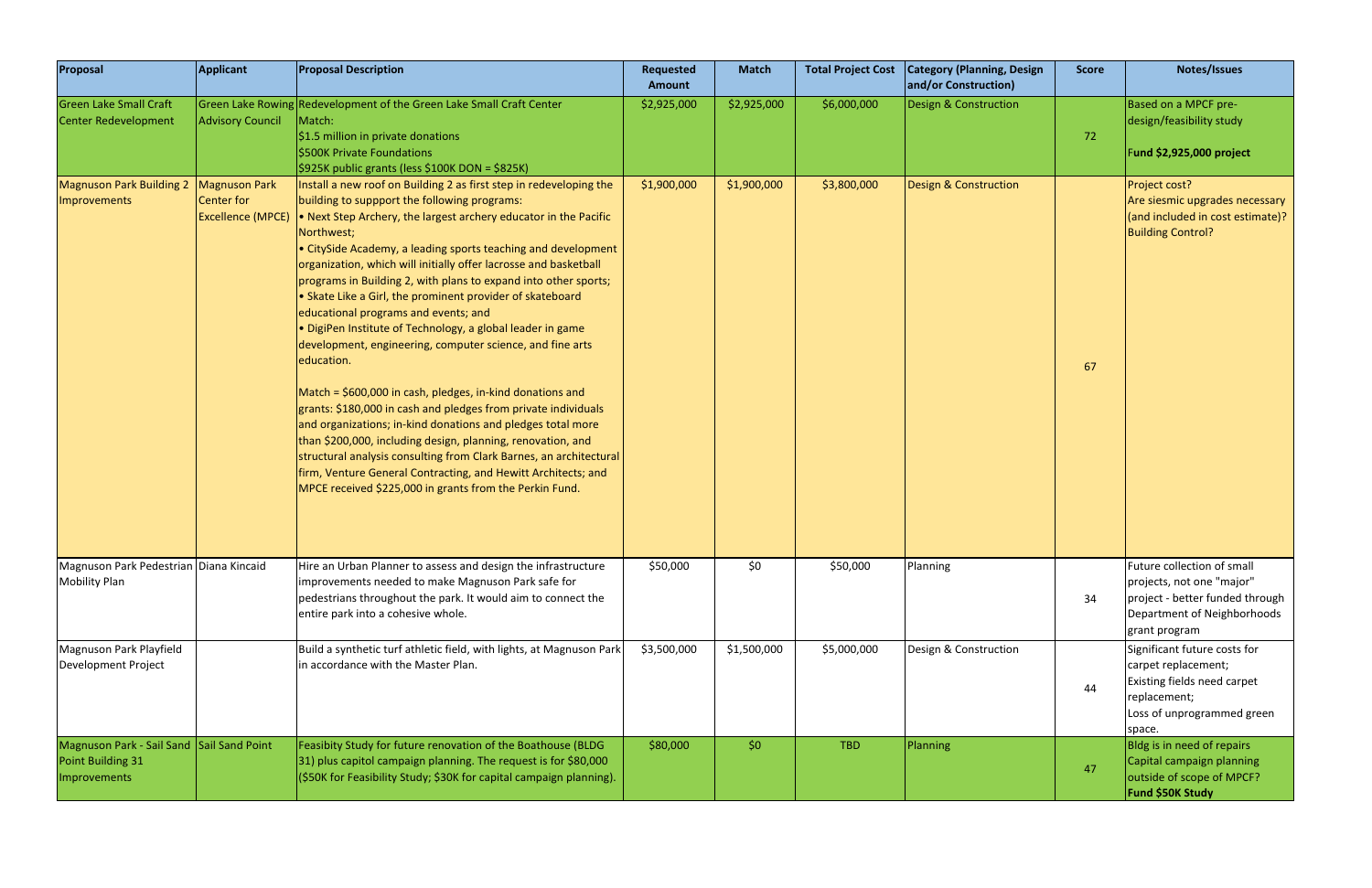| Proposal                                                                                          | Applicant                                              | <b>Proposal Description</b>                                                                                                                                                                                                                                                                                                                                                                                                                                                                                                                                                                                                                                                                                                                                                                                                                                                                                                                                                                                                                                                                                                                                                                                                                                                                                                                                                                                                                                                          | Requested<br><b>Amount</b> | <b>Match</b>                                                                                                                                                                                                                          | <b>Total Project Cost</b> | <b>Category (Planning, Design)</b><br>and/or Construction) | <b>Score</b> | Notes/Issues                                                                                                                                                                                                                                                             |
|---------------------------------------------------------------------------------------------------|--------------------------------------------------------|--------------------------------------------------------------------------------------------------------------------------------------------------------------------------------------------------------------------------------------------------------------------------------------------------------------------------------------------------------------------------------------------------------------------------------------------------------------------------------------------------------------------------------------------------------------------------------------------------------------------------------------------------------------------------------------------------------------------------------------------------------------------------------------------------------------------------------------------------------------------------------------------------------------------------------------------------------------------------------------------------------------------------------------------------------------------------------------------------------------------------------------------------------------------------------------------------------------------------------------------------------------------------------------------------------------------------------------------------------------------------------------------------------------------------------------------------------------------------------------|----------------------------|---------------------------------------------------------------------------------------------------------------------------------------------------------------------------------------------------------------------------------------|---------------------------|------------------------------------------------------------|--------------|--------------------------------------------------------------------------------------------------------------------------------------------------------------------------------------------------------------------------------------------------------------------------|
| <b>Pritchard Beach</b><br><b>Waterfront Activity Center Institute</b><br><b>Feasibility Study</b> | Ranier Beach                                           | Create a Waterfront Activities Center at Pritchard Beach - similar<br>to activities at Mt. Baker. New rowing and paddling programs to<br>serve youth in 98118                                                                                                                                                                                                                                                                                                                                                                                                                                                                                                                                                                                                                                                                                                                                                                                                                                                                                                                                                                                                                                                                                                                                                                                                                                                                                                                        | \$50,000                   | \$17,000                                                                                                                                                                                                                              | <b>TBD</b>                | Planning                                                   | 57           | Proximity to Mt. Baker Rowing &<br>sailing Ctr.;<br>Not in SPR's long range plans to<br>develop a 3rd rowing and sailing<br>center<br>Programs should be included at<br>Mt. Baker                                                                                        |
| <b>Seward Park Clay Studio</b><br><b>Feasibility Study</b>                                        | Seward Park Clay<br>Studio BOD                         | Planning and design work to reconfigure the spaces at the clay<br>studio including rest rooms, changing areas and life guard<br>station associated with the swim beach at Seward Park.                                                                                                                                                                                                                                                                                                                                                                                                                                                                                                                                                                                                                                                                                                                                                                                                                                                                                                                                                                                                                                                                                                                                                                                                                                                                                               | \$50,000                   | \$0\$                                                                                                                                                                                                                                 | <b>TBD</b>                | Planning & Design                                          | 57           | Community support?<br>Improvements to changing area<br>& restrooms supported by SPR<br>Aquatics and would benefit park<br>users.<br>Fund \$50K Study                                                                                                                     |
| <b>South Park Community</b><br>Center, Playground and<br><b>Playfields Renewal</b>                | South Park Green<br><b>Space Steering</b><br>Committee | Improvements around the community center building:<br>• Athletic Field $-$ A 210' x 330' synthetic turf field centrally<br>located on the site and designed to accommodate a full-size<br>soccer field and softball field with field lighting and fencing at<br>varying heights.<br>• Sport Court - Two multi-use sport courts sized for professional<br>basketball and pickleball.<br>. Two Playgrounds & Spray Park-Located on the east edge of<br>the site (away from the highway) one playground for 2-5 years<br>old and the other for 5-12 years old. Each includes resilient<br>surfacing for fall protection, a play structure and age-<br>appropriate swing set with a small plaza for families to sit while<br>viewing the playgrounds and athletic field. The spray park will<br>provide all ages seasonal water play.<br>• Air quality buffer $-$ A thickened vegetated edge comprised of<br>evergreen and deciduous plants that will function, root and<br>branches, as a living filter to ameliorate elevated levels of air<br>particulate matter and noise from SR-99.<br>$\bullet$ Walking loop and adult fitness zone $-$ Along the perimeter of<br>the park, a half-mile walking loop that varies in width from 6ft.<br>to 10 ft. along its course to allow for two people to walk side-by-<br>side with pedestrian-scale lighting with fitness equipment that<br>will be determined through further outreach.<br>• A placeholder for a future off-leash dog area. | \$4,119,174                | \$4,000,000<br>\$750,000 -<br><b>Pending Public</b><br><b>Sector Grant</b><br>$$800,000 -$<br><b>Seattle Parks</b><br><b>District Funds</b><br>$$80,000 -$<br>Pending<br><b>Private Sector</b><br>Grant<br>\$4,000,000<br><b>SAAS</b> | \$9,749,174               | Planning, Design &<br><b>Construction</b>                  | 77           | Significant new facility costs;<br>Limited match beyond SAAS's<br>contribution;<br>Use of City funds as part of the<br>match.<br><b>Collection of small projects</b><br>beyond new playfield<br>Fund \$1million for one project<br>element with a match of<br>\$1million |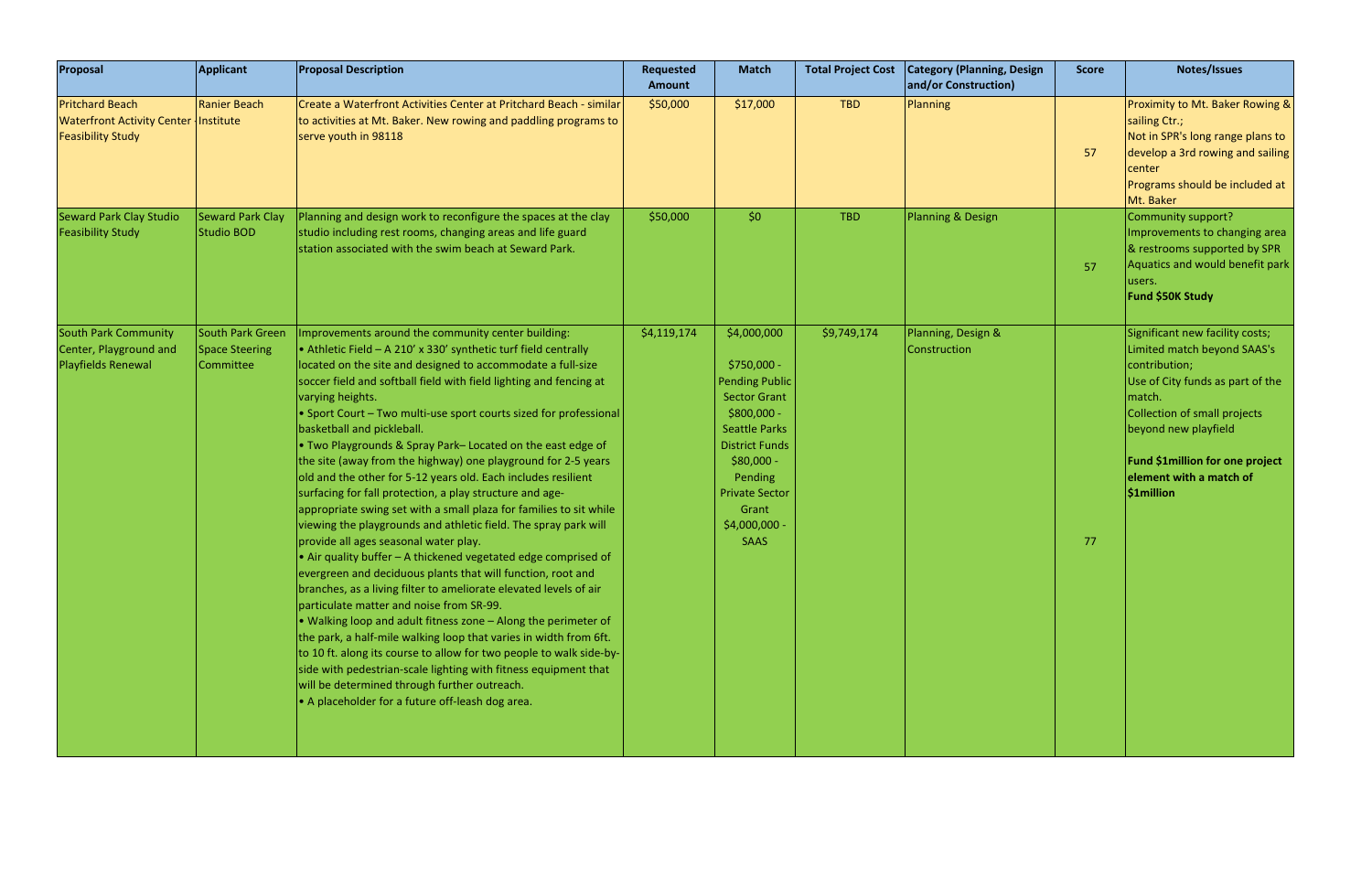| Proposal                                  | <b>Applicant</b>                                                                        | <b>Proposal Description</b>                                                                                                                                                                                                                                                                                                                                                                                                                                                                                                                                                                                                                                                                                                                                                                                                                                                                                                                                                                                                                                                                                                                                                                                                         | Requested<br>Amount | <b>Match</b> | <b>Total Project Cost</b> | <b>Category (Planning, Design</b><br>and/or Construction) | <b>Score</b> | Notes/Issues                                                                                                                                                                                                                                                                                                          |
|-------------------------------------------|-----------------------------------------------------------------------------------------|-------------------------------------------------------------------------------------------------------------------------------------------------------------------------------------------------------------------------------------------------------------------------------------------------------------------------------------------------------------------------------------------------------------------------------------------------------------------------------------------------------------------------------------------------------------------------------------------------------------------------------------------------------------------------------------------------------------------------------------------------------------------------------------------------------------------------------------------------------------------------------------------------------------------------------------------------------------------------------------------------------------------------------------------------------------------------------------------------------------------------------------------------------------------------------------------------------------------------------------|---------------------|--------------|---------------------------|-----------------------------------------------------------|--------------|-----------------------------------------------------------------------------------------------------------------------------------------------------------------------------------------------------------------------------------------------------------------------------------------------------------------------|
| Delridge Community<br>Center Improvements | Southwest Youth<br>and Family<br>Services (SYFS has<br>occupied the bldg<br>since 1996) | SWYFS proposes to upgrade and expand their facility, owned by<br>SPR and was the former Delridge Community Center, and<br>continue their exclusive use of the building for office and<br>meeting spaces. Proposed work includes new fire alarm, security<br>and HVAC systems; add a 2,816 sq.ft addition which adds a<br>classroom (doubles as community meeting space), reconfigure<br>child care space and add office space.<br><b>Match Type</b><br><b>Dollars</b><br><b>Cash Match</b><br>\$340,000<br>Capital Campaign (TBD)<br>\$73,500<br>Foundation support of Fire Alarm System<br>r-Kind (professional services)<br>Landscape Design (TBD)<br>\$15,000<br>\$133,000<br>Flooring and Painting (donated by International Union of Painters and Allied Trades)<br>\$5,000<br>Architecture planning estimates (donated by Ron Wright & Associates/Architects, PS)<br>In-Kind (materials)<br>\$115,000<br>Furniture (donated by Providence St. Joseph Health)<br>Landscaping materials (TBD<br>\$10,000<br>olunteer Labor<br>\$35,340<br>Landscaping, painting, etc. (1500 hours @ \$23.56/hr)<br><b>TOTAL MATCH</b><br>\$726,840<br>+SPR FUNDING REQUESTED \$1,666,891<br>$=$ TOTAL PROJECT COST $\left  \right $ \$2,393,731 | \$1,666,891         | \$726,840    | \$2,393,731               | Planning, Design &<br>Construction                        | 43           | Not an identified capital need;<br>Not used by the general public;<br>Not a "Park & Recreation" use.                                                                                                                                                                                                                  |
| <b>Volunteer Park</b><br>Amphitheater     | <b>Volunteer Park</b><br>Trust                                                          | Demolish the old amphitheater and construct a new<br>amphitheater with public restrooms, accessible by all ages and<br>abilities.<br>Construction Cost: \$2,700,000<br>Comfort station (SPR CIP project): \$750,000<br>Major Projects Challenge Fund: \$900,000<br>Match:<br>WA State Legislature Special Appropriations. Per discussions<br>with State Senator Jamie Pederson<br>up to \$500,000 may be possible: \$300,000<br>Capital Campaign (Jun 2018 - Sep 2019). This goal will increase<br>should other funding fall through: \$250,000<br>Washington Wildlife and Recreation Program (WWRP). Local<br>parks category (App: May 2018): \$180,000<br>Washington State Recreation and Conservation Office - Land<br>and Water Conservation Fund<br>(Application May 2018): \$125,000<br>Dept of Neighborhoods Community Partnership Fund<br>(Application Jun 2019). DON funded<br>this project three times at \$25k each and has a high community<br>investment in this project: \$125,000<br>Volunteer Park Trust reserve funds (in hand): \$50,000<br>King Conservation District - funding of additional rain garden<br>(Appl. spring 2019): \$20,000<br>Total Match (117% of requested MPCF funding): \$1,050,000          | \$900,000           | \$1,050,000  | \$2,700,000               | Planning, Design &<br>Construction                        | 64           | Project cost?<br>Use of City funds as part of the<br>project/match?<br>Only construction cost is listed -<br>total project cost could equal as<br>much as \$4,347,000 with design<br>and other SPR soft costs.<br><b>Fund \$900K if all the grants are</b><br>awarded and applicant can<br>substantiate project cost. |